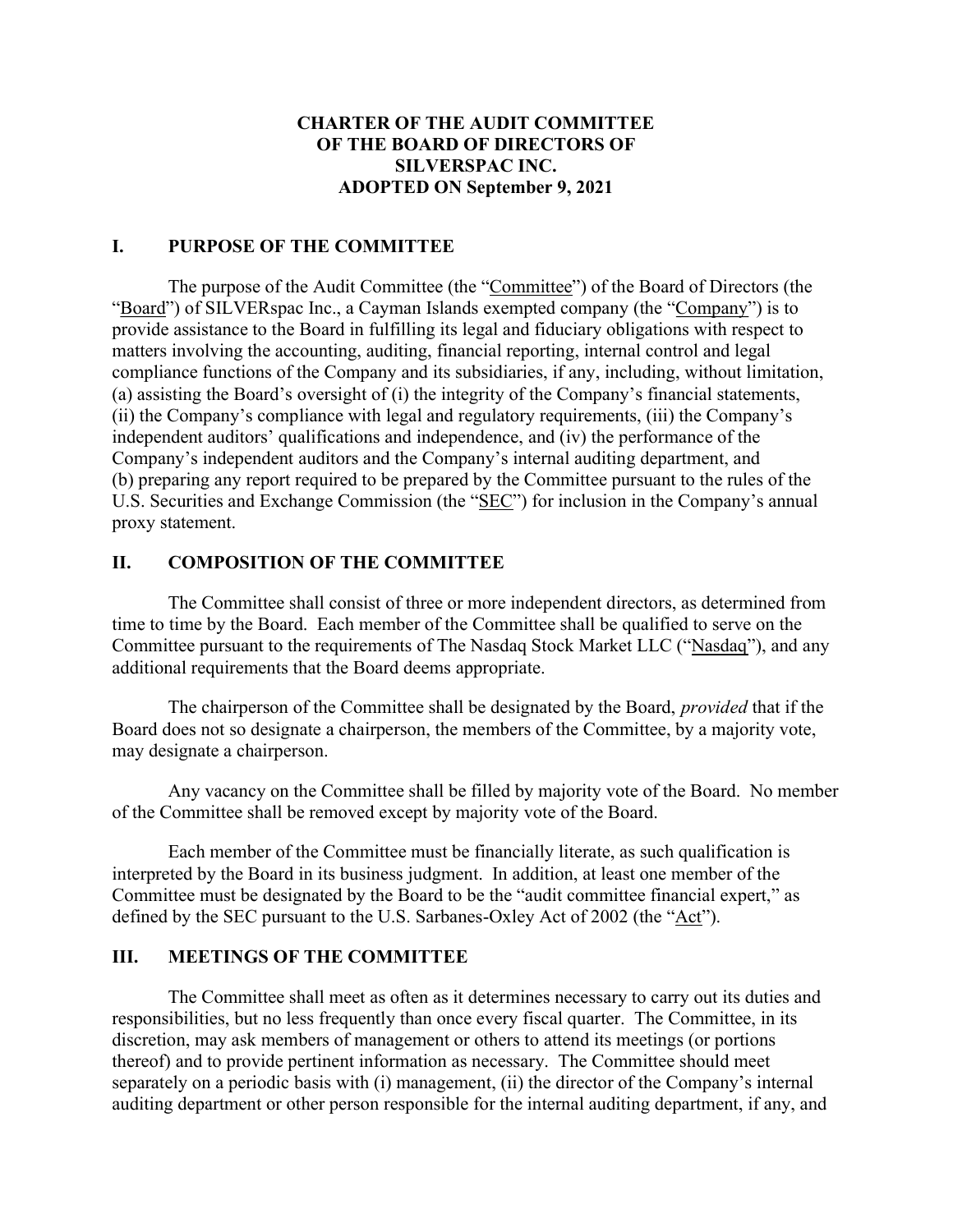(iii) the Company's independent auditors, in each case to discuss any matters that the Committee or any of the above persons or firms believe warrant Committee attention.

A majority of the members of the Committee present in person or by means of a conference telephone or other communications equipment by means of which all persons participating in the meeting can hear each other shall constitute a quorum.

The Committee shall maintain minutes of its meetings and records relating to those meetings. The provisions of the Amended and Restated Memorandum and Articles of Association of the Company (as amended from time to time) relating to meetings of the board of directors of the Company shall apply equally to meetings of the committee unless otherwise stated herein.

## IV. DUTIES AND RESPONSIBILITIES OF THE COMMITTEE

In carrying out its duties and responsibilities, the Committee's policies and procedures should remain flexible, so that it may be in a position to best address, react or respond to changing circumstances or conditions. The following duties and responsibilities are within the authority of the Committee and the Committee shall, consistent with and subject to applicable law and rules and regulations promulgated by the SEC, Nasdaq, or any other applicable regulatory authority:

## Selection, Evaluation, and Oversight of the Independent Auditors

(a) Be directly responsible for the appointment, compensation, retention, replacement and oversight of the work of any registered public accounting firm engaged for the purpose of preparing or issuing an audit report or performing other audit, review or attest services for the Company, and each such registered public accounting firm must report directly to the Committee (the registered public accounting firm engaged for the purpose of preparing or issuing an audit report for inclusion in the Company's Annual Report on Form 10-K is referred to herein as the "independent auditors");

(b) Review and, in its sole discretion, approve in advance the Company's independent auditors' annual engagement letter, including the proposed fees contained therein, as well as all audit and, as provided in the Act and the SEC rules and regulations promulgated thereunder, all permitted non-audit engagements and relationships between the Company and such independent auditors (which approval should be made after receiving input from the Company's management, if desired). Approval of audit and permitted non-audit services will be made by the Committee or by one or more members of the Committee as shall be designated by the Committee/the chairperson of the Committee and the persons granting such approval shall report such approval to the Committee at the next scheduled meeting;

(c) Review the performance of the Company's independent auditors, including the lead partner of the independent auditors, and, in its sole discretion (subject, if applicable, to shareholder ratification), make decisions regarding the replacement or termination of the independent auditors when circumstances warrant;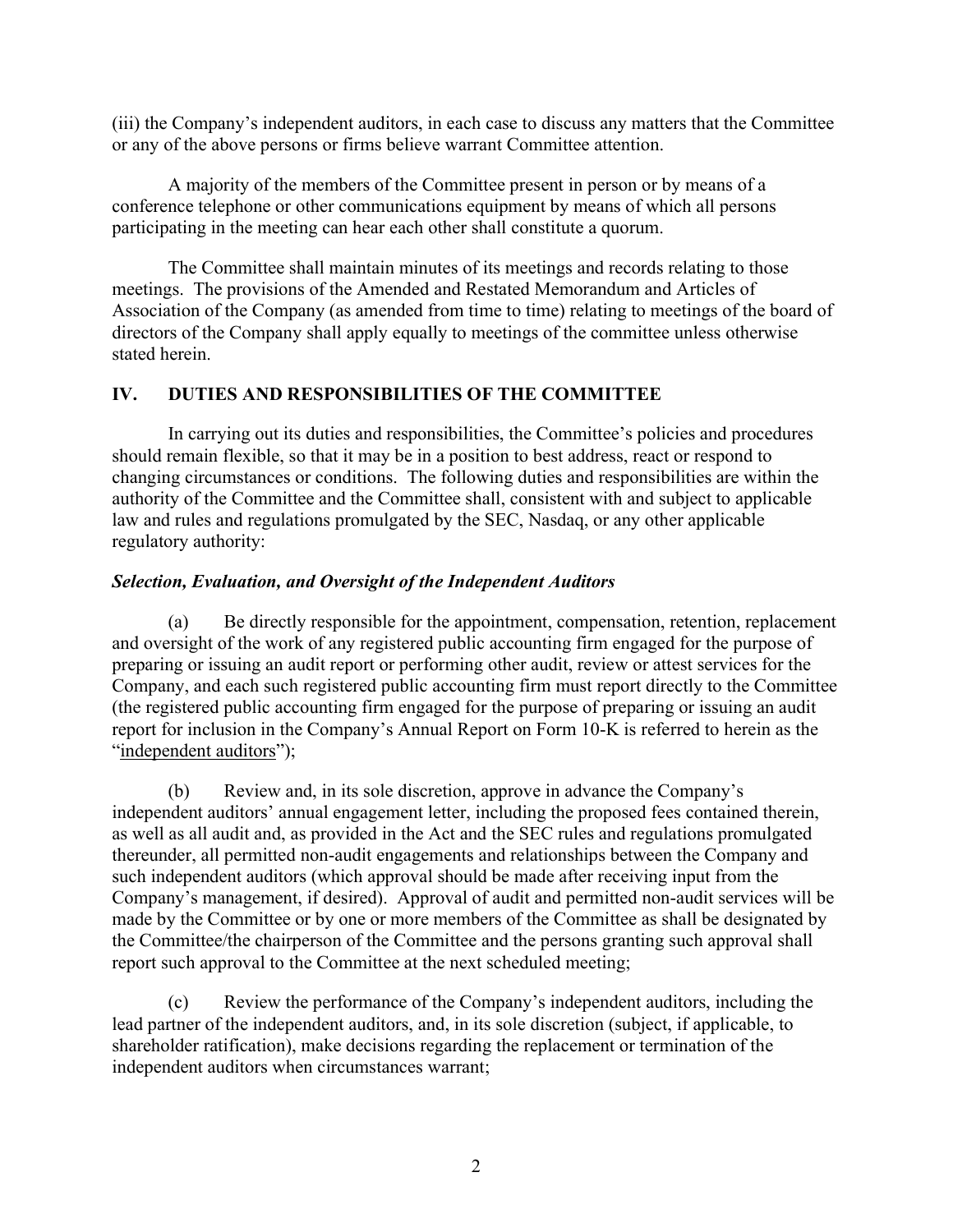(d) Obtain at least annually from the Company's independent auditors and review a report describing:

- (i) the independent auditors' internal quality-control procedures;
- (ii) any material issues raised by the most recent internal quality-control review, or peer review, of the independent auditors, or by any inquiry or investigation by any governmental or professional authority, within the preceding five years, respecting one or more independent audits carried out by the independent auditors, and any steps taken to deal with any such issues; and
- (iii) all relationships between the independent auditors and the Company (including a description of each category of services provided by the independent auditors to the Company and a list of the fees billed for each such category);

The Committee should present to the Board its conclusions with respect to the above matters, its review of the lead partner of the independent auditors, and its views on whether there should be a regular rotation of the independent auditors.

(e) Evaluate the independence of the Company's independent auditors by, among other things:

- (i) obtaining and reviewing from the Company's independent auditors a formal written statement delineating all relationships between the independent auditors and the Company, consistent with Ethics and Independence Rule 3526, Communication with Audit Committees Concerning Independence, of the Public Company Accounting Oversight Board (United States);
- (ii) monitoring compliance by the Company's independent auditors with the audit partner rotation requirements contained in the Act and the rules and regulations promulgated by the SEC thereunder;
- (iii) actively engaging in a dialogue with the Company's independent auditors with respect to any disclosed relationships or services that may impact the objectivity and independence of the independent auditors;
- (iv) setting clear hiring policies for employees or former employees of the Company's independent auditors;
- (v) taking, or recommending that the Board take, appropriate action to oversee the independence of the Company's independent auditors;
- (vi) monitoring compliance by the Company of the employee conflict of interest requirements contained in the Act and the rules and regulations promulgated by the SEC thereunder; and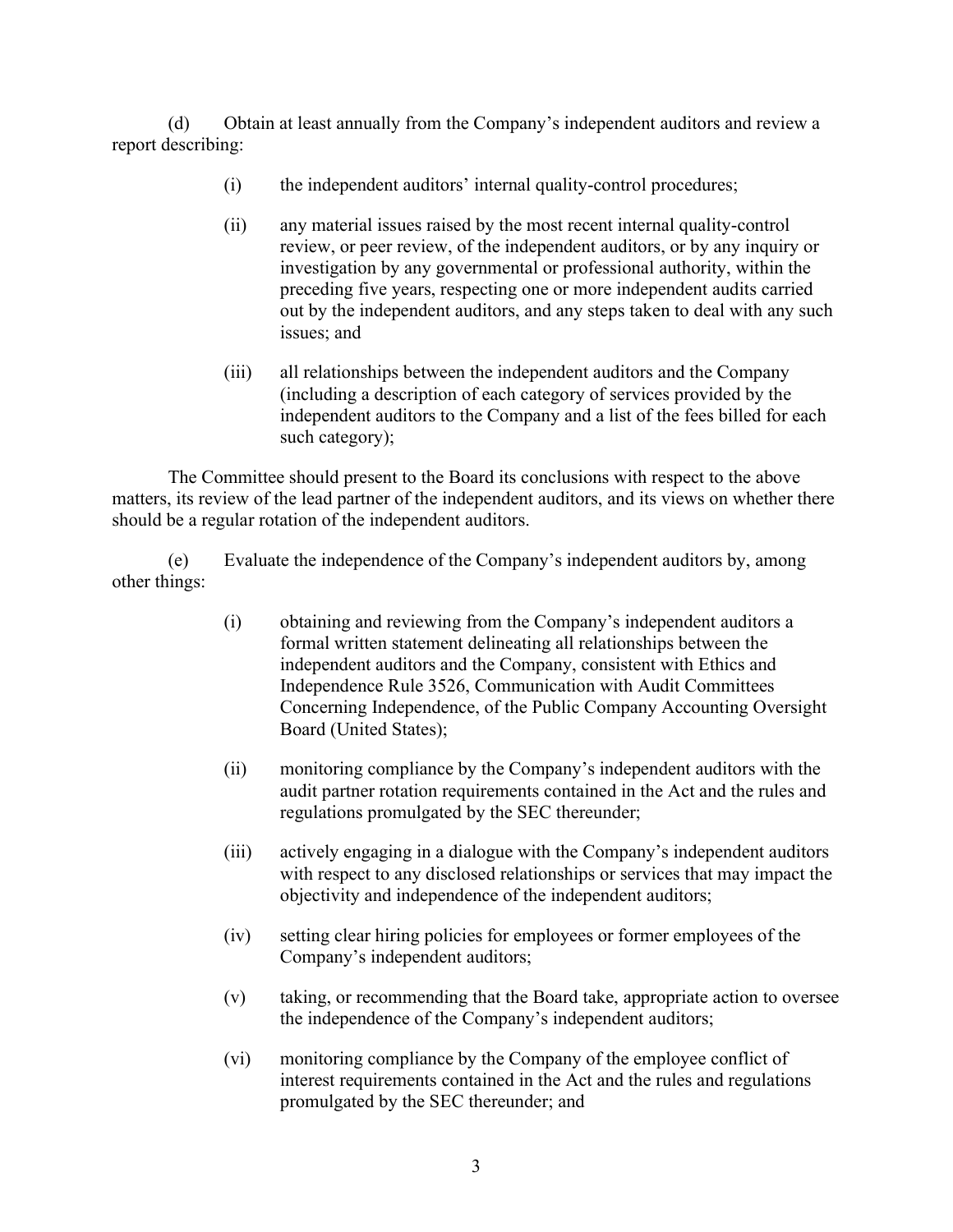(vii) engaging in a dialogue with the independent auditors to confirm that audit partner compensation is consistent with applicable SEC and PCAOB rules;

# Oversight of Annual Audit and Quarterly Reviews

(f) Review and discuss with the independent auditors their annual audit plan, including the timing and scope of audit activities, and monitor such plan's progress and results during the year;

(g) Review with management and the Company's independent auditors the following information which is required to be reported by the independent auditor:

- (i) all critical accounting policies and practices to be used;
- (ii) all alternative treatments of financial information that have been discussed by the independent auditors and management, ramifications of the use of such alternative disclosures and treatments, and the treatment preferred by the independent auditors;
- (iii) all other material written communications between the independent auditors and management, such as any management letter and any schedule of unadjusted differences; and
- (iv) any material financial arrangements of the Company which do not appear on the financial statements of the Company;

(h) Review with management, the Company's independent auditors and, if appropriate, the director of the Company's internal auditing department, if any, the Company's annual audited financial statements and quarterly financial statements, including the Company's specific disclosures under "Management's Discussion and Analysis of Financial Condition and Results of Operations" in its Quarterly Reports on Form 10-Q and Annual Reports on Form 10- K, and any major issues related thereto;

(i) Review with management, the Company's independent auditors and, if appropriate, the director of the Company's internal auditing department, if any, the following:

- (i) major issues regarding accounting principles and financial statements presentations, including any significant changes in the Company's selection or application of accounting principles;
- (ii) any analyses prepared by management and/or the independent auditors setting forth significant financial reporting issues and judgments made in connection with the preparation of the financial statements, including analyses of the effects of alternative generally accepted accounting principles methods on the Company's financial statements;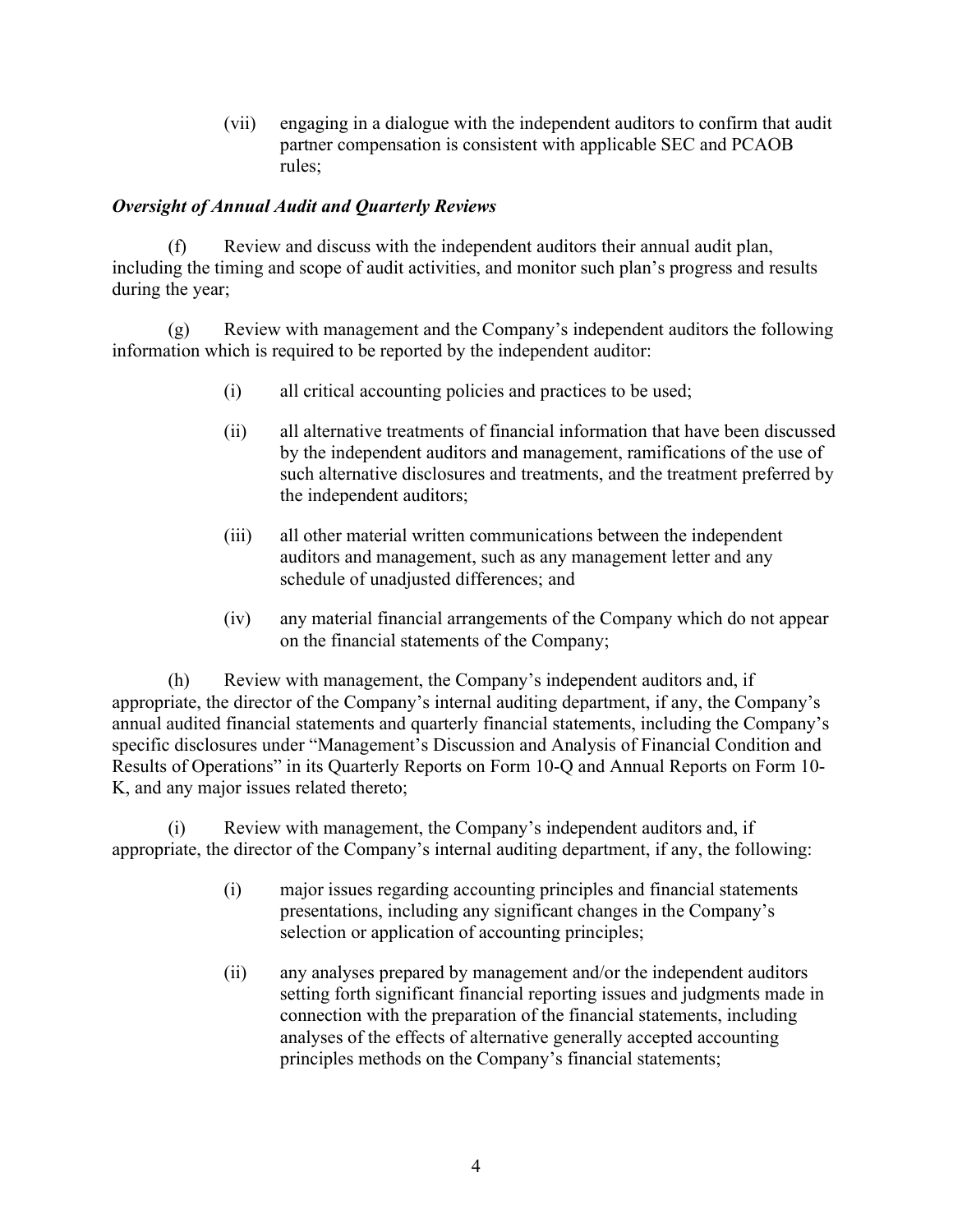- (iii) the Committee's level of involvement and interaction with the Company's internal auditing department, if any, including the Committee's line of authority and role in appointing and compensating employees in the internal auditing department;
- (iv) the effect of regulatory and accounting initiatives, as well as off-balance sheet structures, on the financial statements of the Company; and
- (v) the type and presentation of information to be included in any earnings or press releases as well as review of any financial information and earnings guidance provided to analysts or rating agencies;

(j) Resolve all disagreements between the Company's independent auditors and management regarding financial reporting matters;

(k) Review on a regular basis with the Company's independent auditors any problems or difficulties encountered by the independent auditors in the course of any audit work, including management's response with respect thereto, any restrictions on the scope of the independent auditor's activities or on access to requested information, and any significant disagreements with management. In connection therewith, the Committee should review with the independent auditors the following:

- (i) any accounting adjustments that were noted or proposed by the independent auditors but were rejected by management (as immaterial or otherwise);
- (ii) any communications between the audit team and the independent auditor's national office respecting auditing or accounting issues presented by the engagement; and
- (iii) any "management" or "internal control" letter issued, or proposed to be issued, by the independent auditors to the Company;

# Oversight of Financial Reporting Process and Internal Controls

- (l) Review:
	- (i) the adequacy and effectiveness of the Company's accounting and internal control policies and procedures on a regular basis, including the responsibilities, budget, compensation and staffing of the Company's internal auditing department, through inquiry and discussions with the Company's independent auditors, management and director of the Company's internal auditing department, if any; and
	- (ii) if applicable, the yearly report prepared by management, and attested to by the Company's independent auditors, assessing the effectiveness of the Company's internal control over financial reporting and stating management's responsibility for establishing and maintaining adequate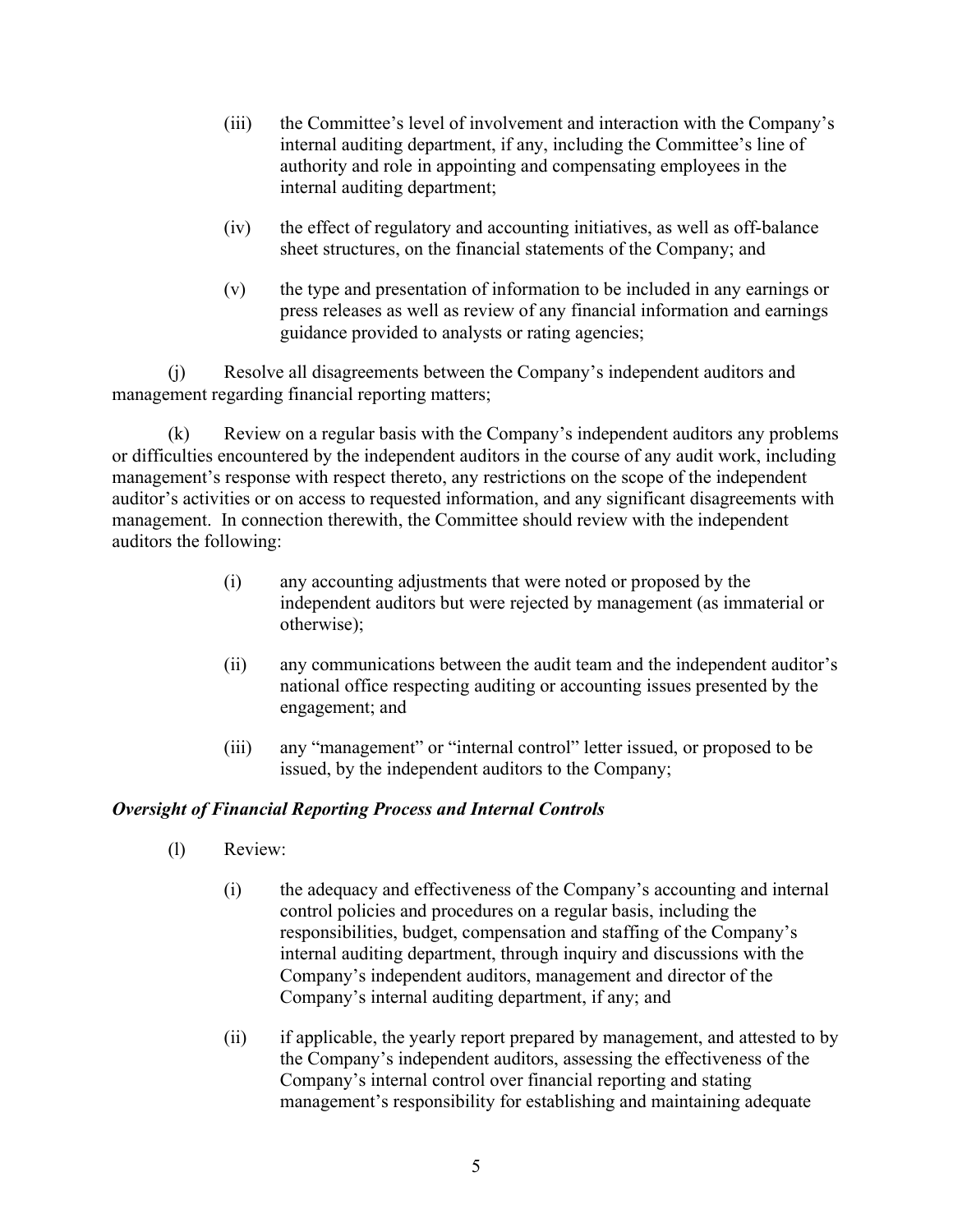internal control over financial reporting prior to its inclusion in the Company's Annual Report on Form 10-K;

(m) Review with the chief executive officer and chief financial officer and independent auditors, periodically, the following:

- (i) all significant deficiencies and material weaknesses in the design or operation of internal control over financial reporting which are reasonably likely to adversely affect the Company's ability to record, process, summarize and report financial information; and
- (ii) any fraud, whether or not material, that involves management or other employees who have a significant role in the Company's internal control over financial reporting;

(n) Discuss guidelines and policies governing the process by which senior management of the Company assess and manage the Company's exposure to risk, as well as the Company's major financial risk exposures and the steps management has taken to monitor and control such exposures;

(o) Review with management the progress and results of all internal audit projects, and, when deemed necessary or appropriate by the Committee, assign additional internal audit projects to appropriate personnel;

(p) Review with management the Company's administrative, operational and accounting internal controls, including any special audit steps adopted in light of the discovery of material control deficiencies;

(q) Receive periodic reports from the Company's independent auditors, management and directors of the Company's internal auditing department, if any, to assess the impact on the Company of significant accounting or financial reporting developments that may have a bearing on the Company;

(r) Review and discuss with the independent auditors the results of the year-end audit of the Company, including any comments or recommendations of the Company's independent auditors and, based on such review and discussions and on such other considerations as it determines appropriate, recommend to the Board whether the Company's financial statements should be included in the Annual Report on Form 10-K;

(s) Establish and maintain free and open means of communication between and among the Committee, the Company's independent auditors and management, including providing such parties with appropriate opportunities to meet separately and privately with the Committee on a periodic basis;

(t) Review the type and presentation of information to be included in the Company's earnings press releases (especially the use of "pro forma" or "adjusted" information not prepared in compliance with generally accepted accounting principles), if any, as well as any financial information and earnings guidance provided by the Company to analysts and rating agencies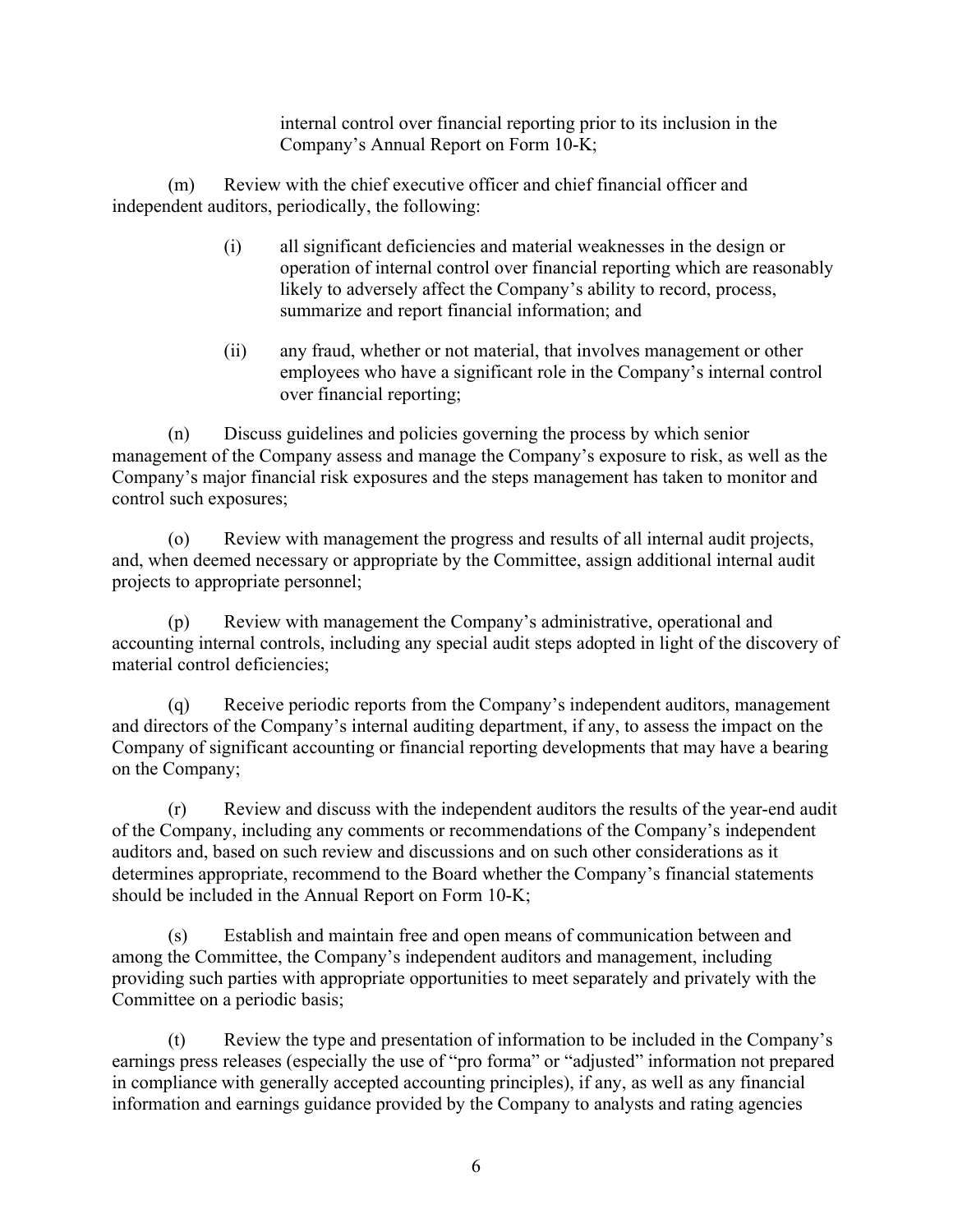(which review may be done generally (i.e., discussion of the types of information to be disclosed and type of presentations to be made), and the Committee need not discuss in advance each earnings release or each instance in which the Company may provide earnings guidance);

# **Miscellaneous**

(u) Establish and implement policies and procedures for the Committee's review and approval or disapproval of proposed transactions or courses of dealings with respect to which executive officers or directors or members of their immediate families have an interest (including all transactions required to be disclosed by Item 404(a) of Regulation S-K);

(v) Meet periodically with outside counsel when appropriate, to review legal and regulatory matters, including (i) any matters that may have a material impact on the financial statements of the Company and (ii) any matters involving potential or ongoing material violations of law or breaches of fiduciary duty by the Company or any of its directors, officers, employees, or agents or breaches of fiduciary duty to the Company;

(w) Prepare the report, if any, required by the rules of the SEC to be included in the Company's annual proxy statement;

(x) Review the Company's policies relating to the ethical handling of conflicts of interest and review past or proposed transactions between the Company and members of management as well as policies and procedures with respect to officers' expense accounts and perquisites, including the use of corporate assets. The Committee shall consider the results of any review of these policies and procedures by the Company's independent auditors;

(y) Review and approve in advance any services provided by the Company's independent auditors to the Company's executive officers or members of their immediate families;

(z) Review the Company's program to monitor compliance with the Company's Code of Ethics and Business Conduct;

(aa) Establish procedures for (i) the receipt, retention and treatment of complaints received by the Company regarding accounting, internal accounting controls or auditing matters, and (ii) the confidential, anonymous submission by employees of the Company of concerns regarding questionable accounting or auditing matters;

(bb) Establish procedures for the receipt, retention and treatment of reports of evidence of a material violation made by attorneys appearing and practicing before the SEC in the representation of the Company or any of its subsidiaries, or reports made by the Company's chief executive officer in relation thereto;

(cc) Approve reimbursement of expenses incurred by management in connection with certain activities conducted on the Company's behalf, such as identifying potential target businesses;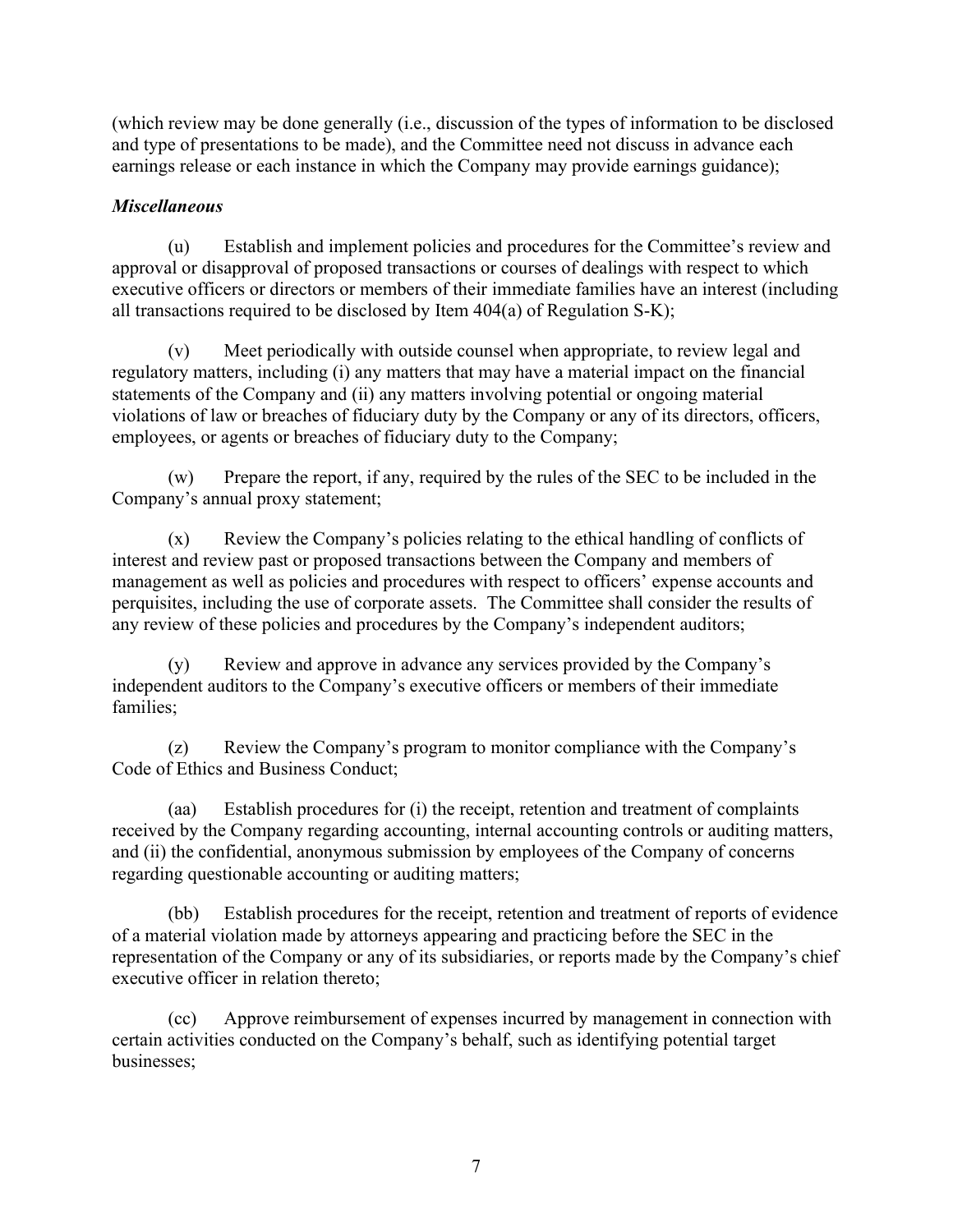(dd) Secure independent expert advice to the extent the Committee determines it to be appropriate, including retaining, with or without Board approval, independent counsel, accountants, consultants or others, to assist the Committee in fulfilling its duties and responsibilities, the cost of such independent expert advisors to be borne by the Company;

(ee) Review and assess the adequacy of this Charter on an annual basis;

(ff) Report regularly to the Board on its activities, as appropriate (in connection therewith, the Committee should review with the Board any issues that arise with respect to the quality or integrity of the Company's financial statements, the Company's compliance with legal or regulatory requirements, the performance and independence of the Company's independent auditors, or the performance of the internal auditing department);

(gg) Perform such additional activities, and consider such other matters, within the scope of its responsibilities, as the Committee or the Board deems necessary or appropriate; and

(hh) Review, on a quarterly basis, all payments that were made by the Company to SILVERspac Sponsor LLC, a Delaware limited liability company, the Company's officers and directors or any of their respective affiliates.

### V. EVALUATION OF THE COMMITTEE

The Committee shall, on an annual basis and in coordination with the Nominating and Corporate Governance Committee, evaluate its performance. The evaluation shall address all matters that the Committee considers relevant to its performance, including a review and assessment of the adequacy of this Charter, and shall be conducted in such manner as the Committee deems appropriate.

The Committee shall deliver to the Board a report, which may be oral, setting forth the results of its evaluation, including any recommended amendments to this Charter.

### VI. INVESTIGATIONS AND STUDIES; OUTSIDE ADVISERS

The Committee may conduct or authorize investigations into or studies of matters within the Committee's scope of responsibilities, and may retain, at the Company's expense, such independent counsel or other consultants or advisers as it deems necessary.

\* \* \*

While the Committee has the duties and responsibilities set forth in this Charter, the Committee is not responsible for preparing or certifying the financial statements, for planning or conducting the audit, or for determining whether the Company's financial statements are complete and accurate and are in accordance with generally accepted accounting principles.

In fulfilling their responsibilities hereunder, it is recognized that members of the Committee are not full-time employees of the Company, it is not the duty or responsibility of the Committee or its members to conduct "field work" or other types of auditing or accounting reviews or procedures or to set auditor independence standards, and each member of the